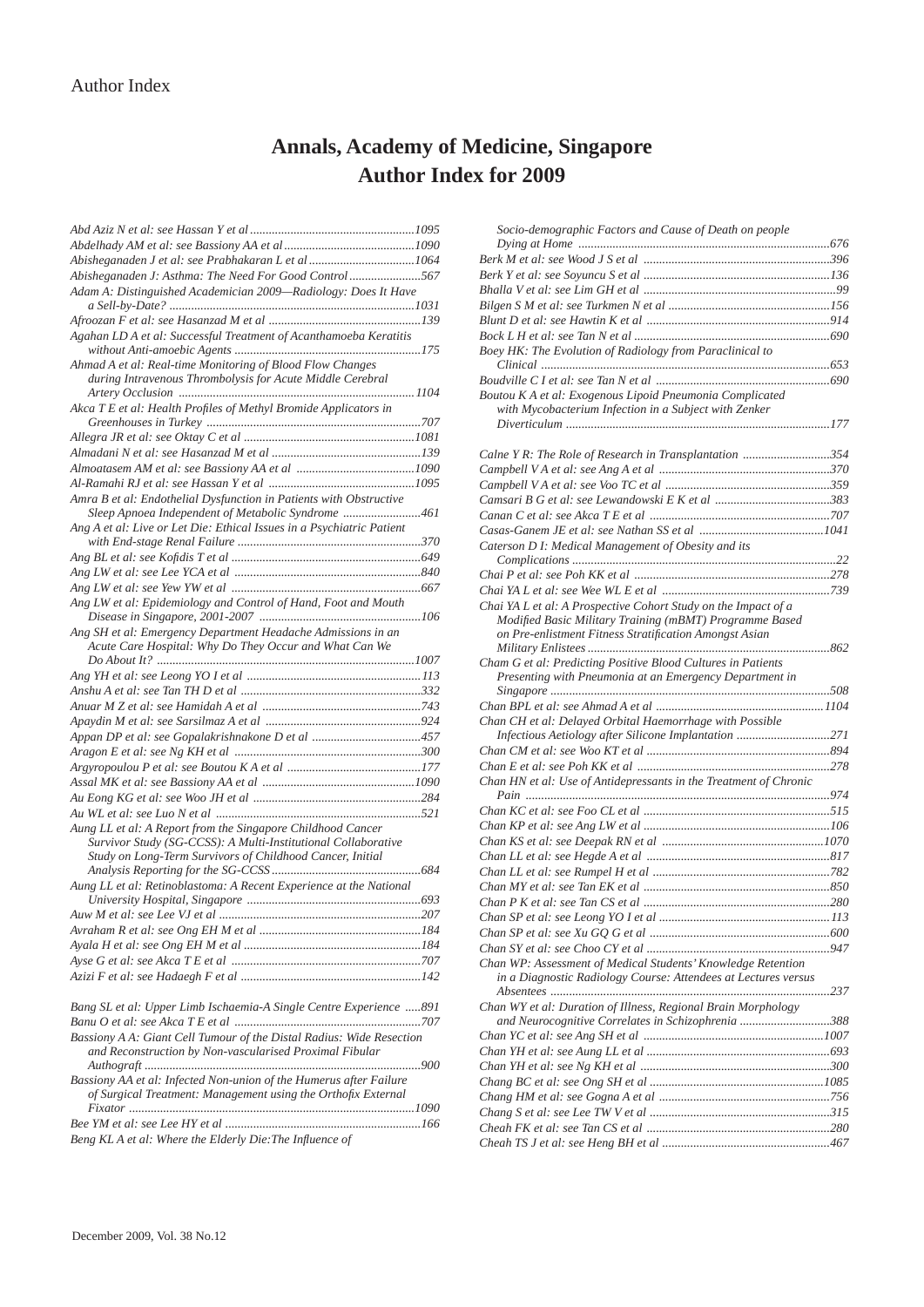| Cheong SK et al: Attitudes Towards the Elderly among Singapore                                                                    |
|-----------------------------------------------------------------------------------------------------------------------------------|
|                                                                                                                                   |
|                                                                                                                                   |
| Cheung YB et al: Measurement Properties of the Chinese language Version<br>of the Functional Assessment of Cancer Therapy-General |
|                                                                                                                                   |
| Chew HC et al: Oesophageal Doppler Ultrasound in the Assessment of                                                                |
| Haemodynamic Status of Patients Admitted to the Medical Intensive                                                                 |
|                                                                                                                                   |
|                                                                                                                                   |
|                                                                                                                                   |
|                                                                                                                                   |
|                                                                                                                                   |
| Chia KK J et al: Comparative Trail of the Foot Pressure Patterns between                                                          |
| Corrective Orthotics, Formthotics, Bone Spur Pads and Flat Insoles in                                                             |
|                                                                                                                                   |
|                                                                                                                                   |
|                                                                                                                                   |
|                                                                                                                                   |
| Chia PL: Incidental Finding of an Aortic Valve Mass on 64-slice                                                                   |
|                                                                                                                                   |
|                                                                                                                                   |
|                                                                                                                                   |
|                                                                                                                                   |
|                                                                                                                                   |
|                                                                                                                                   |
|                                                                                                                                   |
|                                                                                                                                   |
|                                                                                                                                   |
|                                                                                                                                   |
|                                                                                                                                   |
|                                                                                                                                   |
|                                                                                                                                   |
|                                                                                                                                   |
| Chong YL et al: Bulbar Urethroplasty Using Combined Dorsal cum                                                                    |
| Ventral Onlay Buccal Mucosa Graft: A Novel Technique 274                                                                          |
| Chong YY et al: Clinical Aspects and Management of Fibromyalgia                                                                   |
| Choo CY et al: Oxycodone - An Audit of Its Prescription in a Local                                                                |
|                                                                                                                                   |
| Chow KW: Citation on Dr Boey Hong Khim 2009 FY Khoo's Memorial                                                                    |
|                                                                                                                                   |
|                                                                                                                                   |
|                                                                                                                                   |
|                                                                                                                                   |
| Chua C A: HIV: Time for the Medical Community to Move Forward 97                                                                  |
|                                                                                                                                   |
| Chua PW M et al: Attitudes of First Year Medical Students in                                                                      |
| Singapore Towards Older People and Willingness to Consider                                                                        |
|                                                                                                                                   |
|                                                                                                                                   |
|                                                                                                                                   |
|                                                                                                                                   |
|                                                                                                                                   |

| Dawe S G et al: Pathophysiology and Animal Models of                                                                          |  |
|-------------------------------------------------------------------------------------------------------------------------------|--|
|                                                                                                                               |  |
|                                                                                                                               |  |
| Deepak RN et al: Plasmid-mediated Quinolone Resistance<br>Determinants in Urinary Isolates of Escheria coli and Klebsiella    |  |
|                                                                                                                               |  |
|                                                                                                                               |  |
|                                                                                                                               |  |
|                                                                                                                               |  |
|                                                                                                                               |  |
| Deurenberg-Yap M et al: Diagnostic Accuracy of Anthropometric                                                                 |  |
|                                                                                                                               |  |
|                                                                                                                               |  |
|                                                                                                                               |  |
| Ding YY: Risk Adjustment: Towards Achieving Meaningful                                                                        |  |
| Comparison of Health Outcomes in the Real World 552                                                                           |  |
|                                                                                                                               |  |
| Doshi VS et al: Nasogastric Tube Induced Myocardial Injury - Fact                                                             |  |
|                                                                                                                               |  |
|                                                                                                                               |  |
|                                                                                                                               |  |
|                                                                                                                               |  |
|                                                                                                                               |  |
|                                                                                                                               |  |
|                                                                                                                               |  |
|                                                                                                                               |  |
|                                                                                                                               |  |
|                                                                                                                               |  |
|                                                                                                                               |  |
|                                                                                                                               |  |
|                                                                                                                               |  |
|                                                                                                                               |  |
|                                                                                                                               |  |
|                                                                                                                               |  |
|                                                                                                                               |  |
|                                                                                                                               |  |
|                                                                                                                               |  |
| Foo CL et al: Profiling Acute Presenting Symptoms of Geriatric                                                                |  |
| Patients Attending an Urban Hospital Emergency Department 515                                                                 |  |
|                                                                                                                               |  |
|                                                                                                                               |  |
| Fu CC et al: The Risk Factors for Ultrasound-diagnosed Non-alcoholic                                                          |  |
|                                                                                                                               |  |
| Fung D et al: Attention Deficit Hyperactivity Disorder: Coping or                                                             |  |
|                                                                                                                               |  |
|                                                                                                                               |  |
|                                                                                                                               |  |
|                                                                                                                               |  |
|                                                                                                                               |  |
|                                                                                                                               |  |
| Ghanizadeh A: Sleep Disturbances in Singaporean Children with                                                                 |  |
|                                                                                                                               |  |
|                                                                                                                               |  |
|                                                                                                                               |  |
|                                                                                                                               |  |
| Gogna A et al: Stent-assisted Percutaneous Angioplasty for Extra-<br>cranial Carotid Disease: Experience at Singapore General |  |
|                                                                                                                               |  |
|                                                                                                                               |  |
|                                                                                                                               |  |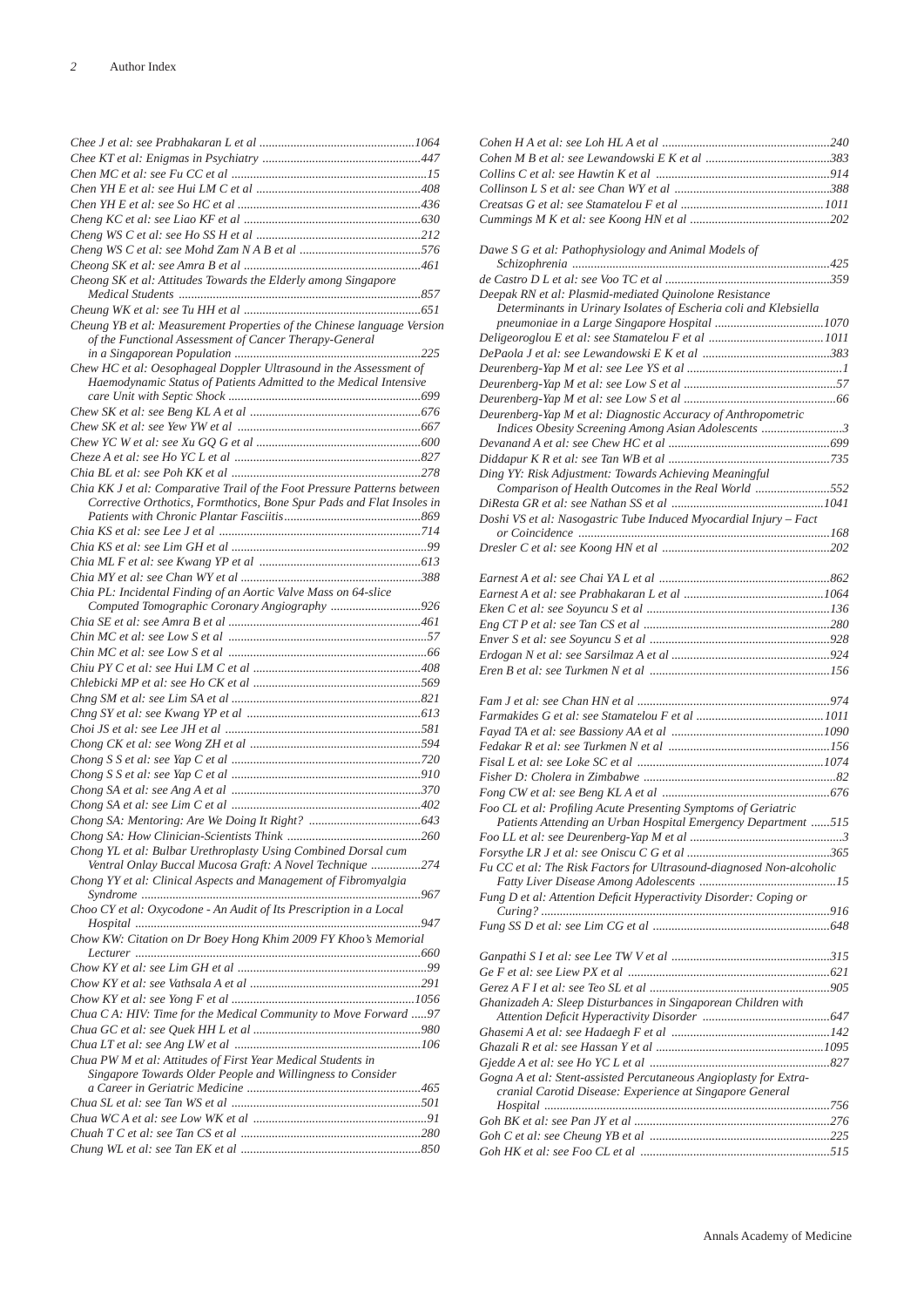| Gopalakrishnakone D et al: Prevalence of Chlamydia trachomatis in |  |
|-------------------------------------------------------------------|--|
| Singaporean Women Undergoing Termination of Pregnancy 457         |  |
|                                                                   |  |
|                                                                   |  |

*Gullo C et al: see Liew PX et al .............................................................621 Gungor S et al: see Tabel Y et al ............................................................636*

| Hadaegh F et al: Prevalence of Metabolic Syndrome by the ATPIII,       |  |
|------------------------------------------------------------------------|--|
| IDF and WHO Definitions and their Association to Coronary Heart        |  |
|                                                                        |  |
|                                                                        |  |
|                                                                        |  |
| Hamidah A et al: Prevention of Neurotoxicity by High-dose Folinic      |  |
| Acid Rescue after High-dose Methotrexate and Intrathecal               |  |
| Methotrexate Without Compromising Cure Inspite of Previous             |  |
| Transient Leukoencephalopathy after Intrathecal Methotrexate 743       |  |
|                                                                        |  |
| Hao LT et al: New House-officers' Views on Unprofessional              |  |
|                                                                        |  |
|                                                                        |  |
| Hasanzad M et al: Deletions in the Survival Motor Neuron Gene in       |  |
| Iranian Patients with Spinal Muscular Atrophy 139                      |  |
| Hassan Y et al: Drug Use and Dosing in Chronic Kidney Disease  1095    |  |
| Hawtin K et al: Metastatic Bladder Cancer Presenting as Duodenal       |  |
|                                                                        |  |
|                                                                        |  |
| Heckers S: Neurobiology of Schizophrenia Spectrum Disorders 431        |  |
| Hegde A et al: Dual Energy CT and Its Use in Neuroangiography 817      |  |
|                                                                        |  |
|                                                                        |  |
|                                                                        |  |
|                                                                        |  |
|                                                                        |  |
| Heng BH et al: Health Services Research: Why it Matters to Health      |  |
|                                                                        |  |
|                                                                        |  |
|                                                                        |  |
| Ho CK et al: New Hope for an Old Cure: A Pilot Animal Study on the     |  |
| Use of Selective Venesection in Attenuating the Systemic Effects of    |  |
|                                                                        |  |
|                                                                        |  |
|                                                                        |  |
|                                                                        |  |
| Ho KY et al: Chronic Pain Management: Therapy, Drugs and               |  |
|                                                                        |  |
| Ho LY: Raising Children in Singapore: A Paediatrician's                |  |
|                                                                        |  |
|                                                                        |  |
| Ho SS H et al: Intramuscular Gentamicin Improves the Efficacy of       |  |
| Ciprofloxacin as an Antibiotic Prophylaxis for Transrectal Prostate    |  |
|                                                                        |  |
| Ho TF: Cardiovascular Risks Associated with Obesity in Children and    |  |
|                                                                        |  |
| Ho YC L et al: Residual Neurovascular Function and Retinotopy in a     |  |
|                                                                        |  |
|                                                                        |  |
|                                                                        |  |
|                                                                        |  |
| Huang A et al: Differential Risk For Early Breastfeeding Jaundice in a |  |

| Huang OS et al: Lack of Awareness amongst Community Patients        |  |
|---------------------------------------------------------------------|--|
| with Diabetes and Diabetic Retinopathy: The Singapore Malay         |  |
|                                                                     |  |
| Hui HP J et al: 11th Yahya Cohen Memorial Lecture-An In vivo        |  |
| Comparative Study of the Ability of Derived Mesenchymal Stem        |  |
|                                                                     |  |
|                                                                     |  |
|                                                                     |  |
|                                                                     |  |
| Hui LM C et al: Potential Endophenotype for Schizophrenia:          |  |
|                                                                     |  |
|                                                                     |  |
|                                                                     |  |
|                                                                     |  |
| Hwang YK W et al: Allogeneic Haematopoietic Stem Cell               |  |
| Transplantation without a Matched Sibling Donor: Current            |  |
|                                                                     |  |
|                                                                     |  |
|                                                                     |  |
|                                                                     |  |
| Ilic D: Teaching Evidence-based Practice: Perspectives from the     |  |
|                                                                     |  |
| Iseki M et al: Efficacy of Limited-duration Spinal Cord Stimulation |  |
|                                                                     |  |
|                                                                     |  |
|                                                                     |  |
|                                                                     |  |
|                                                                     |  |
|                                                                     |  |
|                                                                     |  |
|                                                                     |  |
| Jeon YH et al: Spinal Cord Stimulation for Chronic Pain 998         |  |
|                                                                     |  |
|                                                                     |  |
|                                                                     |  |
|                                                                     |  |
|                                                                     |  |
| Kaluarachchi A et al: Unusual and Late Recurrences in Ovarian Adult |  |
|                                                                     |  |
|                                                                     |  |
|                                                                     |  |
|                                                                     |  |
| Kapoor S: Cutaneous and Systemic Malignancies in Patients with      |  |
|                                                                     |  |
|                                                                     |  |
|                                                                     |  |
|                                                                     |  |
| Keefe SE R et al: Measuring Memory-Prediction Errors and their      |  |
| Consequences in Youth at Risk for Schizophrenia 414                 |  |
|                                                                     |  |
|                                                                     |  |
| Khine M et al: An Unusual Cause of Abdominal Pain 180               |  |
|                                                                     |  |
|                                                                     |  |
|                                                                     |  |
| Koenig KK: Runme Shaw Memorial Lecture 2009 - Preparedness          |  |
| for Terrorism: Managing Nuclear, Biological and Chemical            |  |
|                                                                     |  |
| Kofidis T et al: First Paediatric Left Ventricular Assist Device    |  |
| Implantation as Bridge-to-Recovery in Singapore  649                |  |
|                                                                     |  |
|                                                                     |  |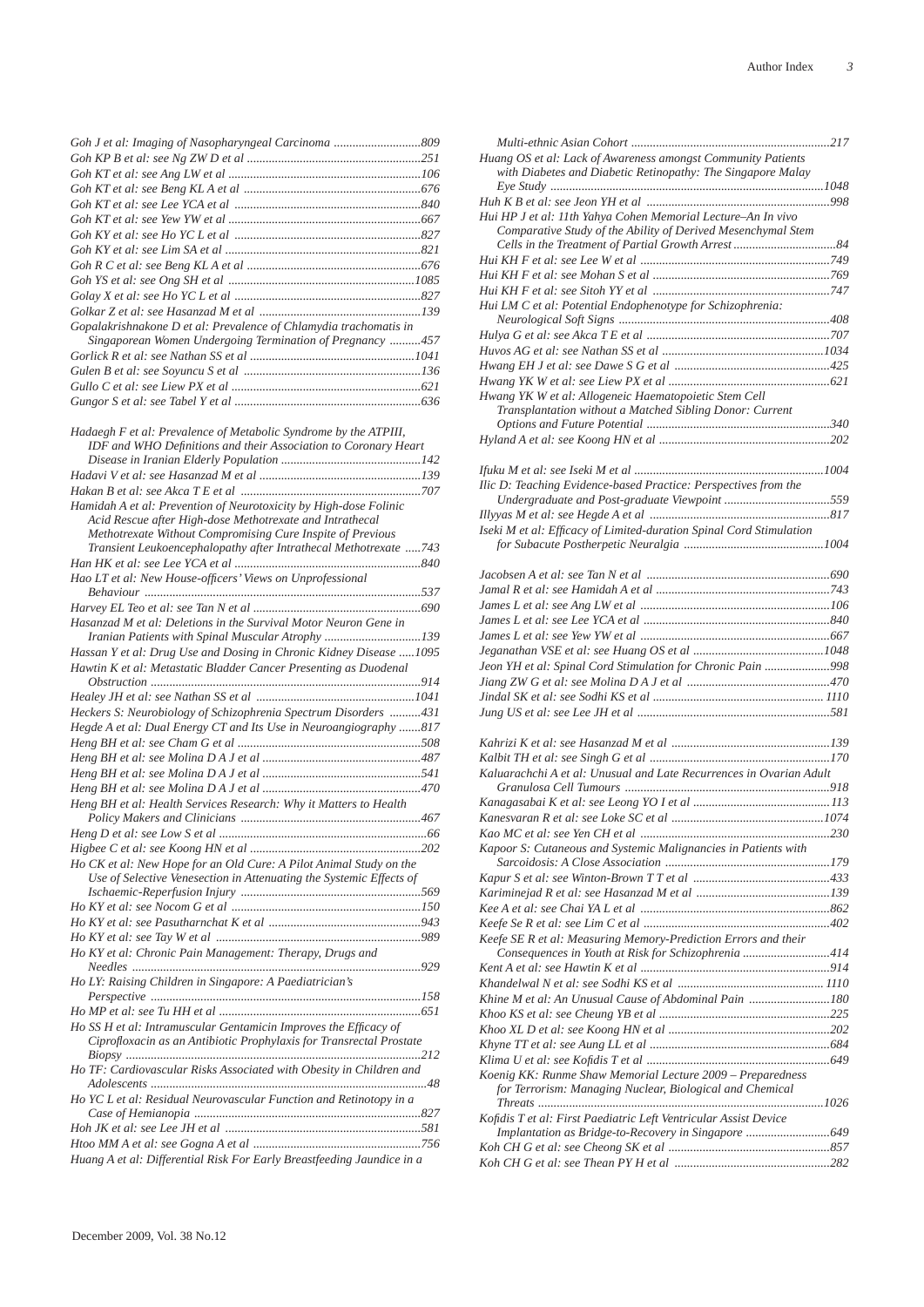| Koh CH G et al: Chaperoning Medical Students During Physical            |  |
|-------------------------------------------------------------------------|--|
|                                                                         |  |
| Koh CH G: Qualitative Physician Competencies: Are They                  |  |
|                                                                         |  |
|                                                                         |  |
|                                                                         |  |
|                                                                         |  |
|                                                                         |  |
|                                                                         |  |
|                                                                         |  |
|                                                                         |  |
|                                                                         |  |
|                                                                         |  |
|                                                                         |  |
|                                                                         |  |
|                                                                         |  |
| Koong HN et al: Global Air Monitoring Study: A Multi-Country            |  |
| Comparison of Levels of Indoor Air Pollution in Different               |  |
|                                                                         |  |
|                                                                         |  |
|                                                                         |  |
|                                                                         |  |
|                                                                         |  |
|                                                                         |  |
| Kwang YP et al: A Cross-sectional Study on Reference Ranges of          |  |
| Normal Oral Temperatures Among Students in Singapore 613                |  |
| Kwek TK et al: The Transplantable Organ Shortage in Singapore -         |  |
| Has Implementation of Presumed Consent to Organ Donation                |  |
|                                                                         |  |
|                                                                         |  |
|                                                                         |  |
|                                                                         |  |
|                                                                         |  |
|                                                                         |  |
|                                                                         |  |
|                                                                         |  |
|                                                                         |  |
| Lai SW et al: Hepatocellular Carcinoma Presenting as Huge Splenic       |  |
|                                                                         |  |
| Lai SW et al: Seroepidemiology of Hepatitis B and Hepatitis C Virus     |  |
| Infections in People Receiving Health Checkups - A Hospital-based       |  |
|                                                                         |  |
|                                                                         |  |
|                                                                         |  |
| Lam SP C: Diastolic Heart Failure: What, So What and Now What? 663      |  |
|                                                                         |  |
|                                                                         |  |
|                                                                         |  |
|                                                                         |  |
|                                                                         |  |
|                                                                         |  |
|                                                                         |  |
|                                                                         |  |
|                                                                         |  |
|                                                                         |  |
|                                                                         |  |
| Lee EK: Paratracheal Abscess: A Near Fatal Complication  1109           |  |
|                                                                         |  |
| Lee HY et al: Unresolving Furunculosis in a Diabetic Patient:           |  |
| Cutaneous Mycobacterium abscessus Infection 166                         |  |
|                                                                         |  |
|                                                                         |  |
| Lee J et al: A Practical Guide for Multivariate Analysis of Dichotomous |  |
|                                                                         |  |
| Lee JH et al: Laparoscopic Systemic Retroperitoneal Lymphadenectomy     |  |
| for Women with Low-risk Early Endometrial Cancer: A Preliminary         |  |
|                                                                         |  |
|                                                                         |  |

| Lee SM et al: The Doctor in Claims for Work Injuries and Ill health-                                                            |  |
|---------------------------------------------------------------------------------------------------------------------------------|--|
|                                                                                                                                 |  |
|                                                                                                                                 |  |
|                                                                                                                                 |  |
|                                                                                                                                 |  |
| Lee TW V et al: Expanding the Donor Pool for Liver Transplantation<br>in the Setting of an "Opt-out" Scheme - 3 Years after New |  |
|                                                                                                                                 |  |
| Lee VJ et al: An Outbreak of Salmonella Gastro-intestinal Illness in a                                                          |  |
|                                                                                                                                 |  |
| Lee W et al: The MERCI Retrieval System for the Management of                                                                   |  |
| Acute Ischaemic Stroke-The NNI Singapore Experience 749                                                                         |  |
| Lee YCA et al: Epidemiological Characteristics of Imported and                                                                  |  |
|                                                                                                                                 |  |
|                                                                                                                                 |  |
| Lee YS: Confronting the Obesity Epidemic: Call to Arms 1                                                                        |  |
| Lee YS: The Role of Leptin-Melanocortin System and Human Weight                                                                 |  |
| Regulation: Lessons from Experiments of Nature 34                                                                               |  |
| Lee YS: The Role of Genes in the Current Obesity Epidemic 45                                                                    |  |
|                                                                                                                                 |  |
|                                                                                                                                 |  |
|                                                                                                                                 |  |
|                                                                                                                                 |  |
|                                                                                                                                 |  |
|                                                                                                                                 |  |
| Leong YO I et al: Factors Affecting Unplanned Readmissions from                                                                 |  |
| Community Hospitals to Acute Hospitals: A Prospective                                                                           |  |
|                                                                                                                                 |  |
|                                                                                                                                 |  |
| Lewandowski E K et al: Tactile, Olfactory, and Gustatory                                                                        |  |
| Hallucinations in Psychotic Disorders: A Descriptive Study 383                                                                  |  |
|                                                                                                                                 |  |
|                                                                                                                                 |  |
|                                                                                                                                 |  |
|                                                                                                                                 |  |
| Liao KF et al: Association Between Rectosigmoid Adenomas and                                                                    |  |
| Cardiovascular Risk Factors: A Hospital-based, Cross-sectional                                                                  |  |
|                                                                                                                                 |  |
|                                                                                                                                 |  |
| Liauw L: Hypoxic-Ischaemic Brain Injury in Young Infants 788                                                                    |  |
|                                                                                                                                 |  |
| Liew PX et al: Use of Phage Display to Isolate Specific Human                                                                   |  |
| Monoclonal Antibody Fragments Against a Potential Target for                                                                    |  |
|                                                                                                                                 |  |
|                                                                                                                                 |  |
|                                                                                                                                 |  |
| Lim C et al: Psychosocial Factors in the Neurobiology of                                                                        |  |
|                                                                                                                                 |  |
|                                                                                                                                 |  |
| Lim CC T: Magnetic Resonance Imaging Findings in Bilateral Basal                                                                |  |
|                                                                                                                                 |  |
|                                                                                                                                 |  |
| Lim CH E et al: The Challenges of "Continuing Medical Education"                                                                |  |
|                                                                                                                                 |  |
|                                                                                                                                 |  |
| Lim CW T et al: Bilateral Facial Nerve Palsy in Kawasaki                                                                        |  |
|                                                                                                                                 |  |
|                                                                                                                                 |  |
|                                                                                                                                 |  |
|                                                                                                                                 |  |
|                                                                                                                                 |  |
|                                                                                                                                 |  |
|                                                                                                                                 |  |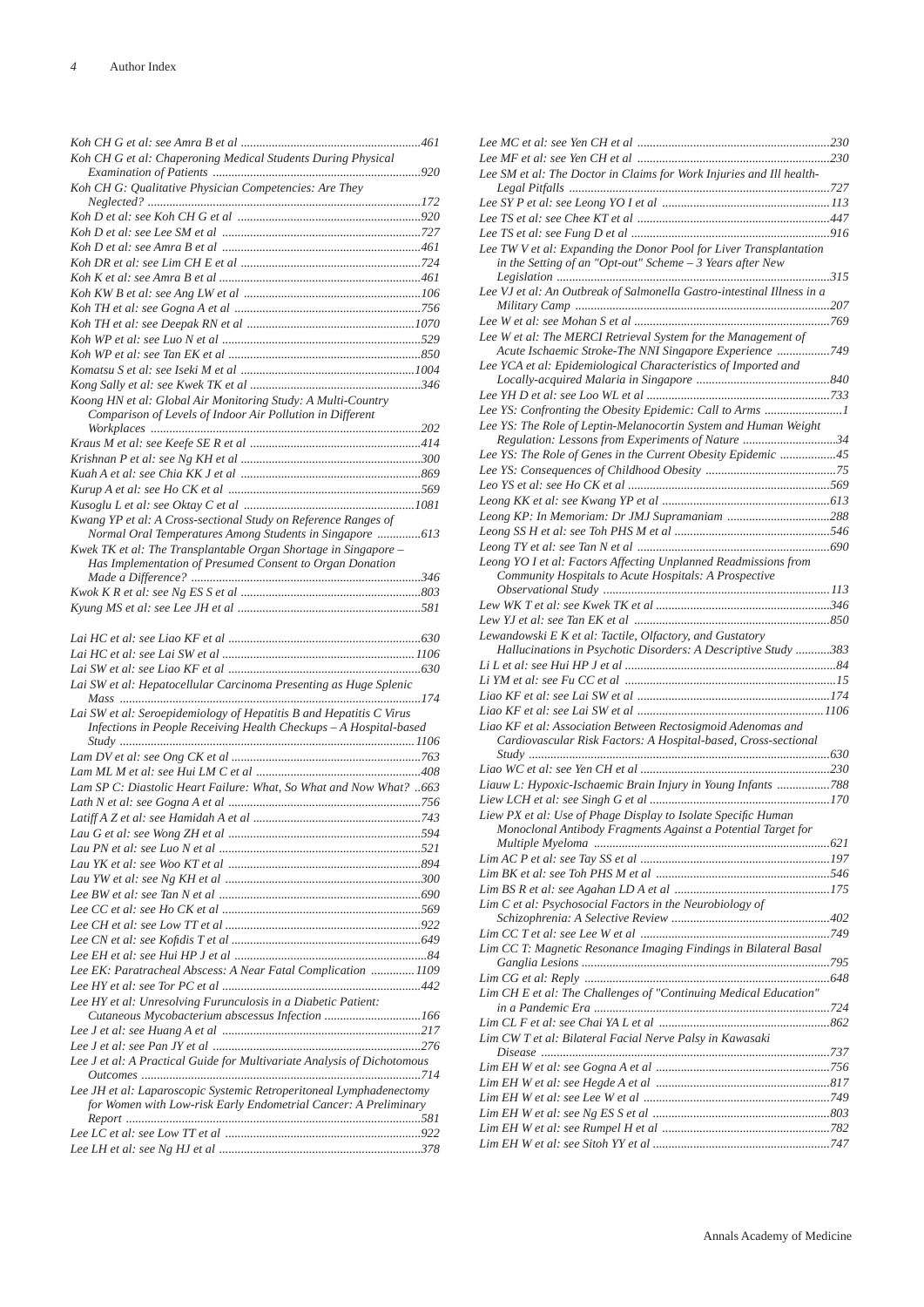| Lim GH et al: Trends in Long-Term Cancer Survival in                                                                       |
|----------------------------------------------------------------------------------------------------------------------------|
|                                                                                                                            |
|                                                                                                                            |
|                                                                                                                            |
|                                                                                                                            |
|                                                                                                                            |
|                                                                                                                            |
| Lim SA et al: Magnetic Resonance Imaging in Acute Optic Neuritis                                                           |
|                                                                                                                            |
|                                                                                                                            |
|                                                                                                                            |
|                                                                                                                            |
|                                                                                                                            |
|                                                                                                                            |
|                                                                                                                            |
|                                                                                                                            |
| Ling KH P: Sarcoidosis Presenting with Complete Atrio-Ventricular                                                          |
|                                                                                                                            |
|                                                                                                                            |
|                                                                                                                            |
|                                                                                                                            |
|                                                                                                                            |
|                                                                                                                            |
| Loh HL A et al: Drug-induced Kidney Disease - Pathology and                                                                |
|                                                                                                                            |
| Loh HP A et al: Presentation and Progression of Benign Prostatic                                                           |
| Hyperplasia: A Singapore Experience Profiling Ethnic Differences                                                           |
|                                                                                                                            |
|                                                                                                                            |
|                                                                                                                            |
|                                                                                                                            |
| Loke SC et al: Efficacy of an Intravenous Calcium Gluconate Infusion                                                       |
| in Controlling Serum Calcium after Parathyroidectomy for                                                                   |
|                                                                                                                            |
|                                                                                                                            |
|                                                                                                                            |
| Loo WL et al: Plasma Rich in Growth Factors to Treat Adductor Longus                                                       |
|                                                                                                                            |
|                                                                                                                            |
|                                                                                                                            |
|                                                                                                                            |
|                                                                                                                            |
|                                                                                                                            |
|                                                                                                                            |
|                                                                                                                            |
|                                                                                                                            |
| Low TT et al: Deceived by Acute Pancreatitis Masquerading as Acute                                                         |
|                                                                                                                            |
| Low WK et al: 12th Yahya Cohen Memorial Lecture - The Cellular                                                             |
| and Molecular Basis of Radiation-induced Sensori-neural                                                                    |
|                                                                                                                            |
| Lui NL et al: Junior Doctors' Attitudes Towards Older Adults and                                                           |
| its Correlates in a Tertiary-care Public Hospital 125                                                                      |
|                                                                                                                            |
|                                                                                                                            |
| Luo N et al: Acceptance of Information and Communication<br>Technologies for Healthcare Delivery: A SingHealth Polyclinics |
|                                                                                                                            |
| Luo N et al: IS EQ-5D a Valid Quality of Life Instrument in Patients<br>with Parkinson's Disease? A Study in Singapore 521 |
|                                                                                                                            |
|                                                                                                                            |
|                                                                                                                            |
| Madhavan K et al: Organ and Tissue Transplantation 289                                                                     |
|                                                                                                                            |

| Md Daud M K et al: Traumatic Head Injury with Contralateral                                                                   |  |
|-------------------------------------------------------------------------------------------------------------------------------|--|
|                                                                                                                               |  |
|                                                                                                                               |  |
|                                                                                                                               |  |
|                                                                                                                               |  |
| Mohd Zam N A B et al: Laparoscopic Partial Nephrectomy for Renal                                                              |  |
| Tumours: Early Experience in Singapore General Hospital 576                                                                   |  |
|                                                                                                                               |  |
| Mohan S et al: Multi-detector Computer Tomography Angiography                                                                 |  |
| in the Initial Assessment of Patients Acutely Suspected of Having                                                             |  |
|                                                                                                                               |  |
| Molina D A J et al: Effects of Survey Mode on Results of a Patient                                                            |  |
| Satisfaction Survey at the Observation Unit of an Acute Care                                                                  |  |
|                                                                                                                               |  |
| Molina D A J et al: Venous Thromboembolism at the National                                                                    |  |
| Molina D A J et al: Global Trends in Cardiology and Cardiothoracic                                                            |  |
|                                                                                                                               |  |
|                                                                                                                               |  |
|                                                                                                                               |  |
|                                                                                                                               |  |
|                                                                                                                               |  |
|                                                                                                                               |  |
|                                                                                                                               |  |
|                                                                                                                               |  |
|                                                                                                                               |  |
| Nambiar RM: 4th College of Surgeons Lecture 2009 - Surgical                                                                   |  |
|                                                                                                                               |  |
|                                                                                                                               |  |
|                                                                                                                               |  |
| Nathan SS et al: 14th Yahya Cohen Memorial Lecture - Tumour<br>Interstitial Fluid Pressure May Regulate Angiogenic Factors in |  |
|                                                                                                                               |  |
|                                                                                                                               |  |
|                                                                                                                               |  |
|                                                                                                                               |  |
|                                                                                                                               |  |
|                                                                                                                               |  |
| Ng ES S et al: Idiopathic Normal Pressure Hydrocephalus:                                                                      |  |
| Correlating Magnetic Resonance Imaging Biomarkers with                                                                        |  |
| 451                                                                                                                           |  |
|                                                                                                                               |  |
|                                                                                                                               |  |
| Ng HJ et al: Haemophilia in 21st Century Singapore 378                                                                        |  |
| Ng K K et al: Liver Transplantation in Asia: Past, Present and                                                                |  |
|                                                                                                                               |  |
| Ng KH et al: Nineteen-year Experience of Paediatric Renal                                                                     |  |
|                                                                                                                               |  |
|                                                                                                                               |  |
|                                                                                                                               |  |
|                                                                                                                               |  |
|                                                                                                                               |  |
|                                                                                                                               |  |
|                                                                                                                               |  |
|                                                                                                                               |  |
| Ng ZW D et al: Cystic Neoplasms of the Pancreas: Current Diagnostic                                                           |  |
|                                                                                                                               |  |
|                                                                                                                               |  |
|                                                                                                                               |  |
| Nocom G et al: Interventional Management of Chronic Pain 150                                                                  |  |
|                                                                                                                               |  |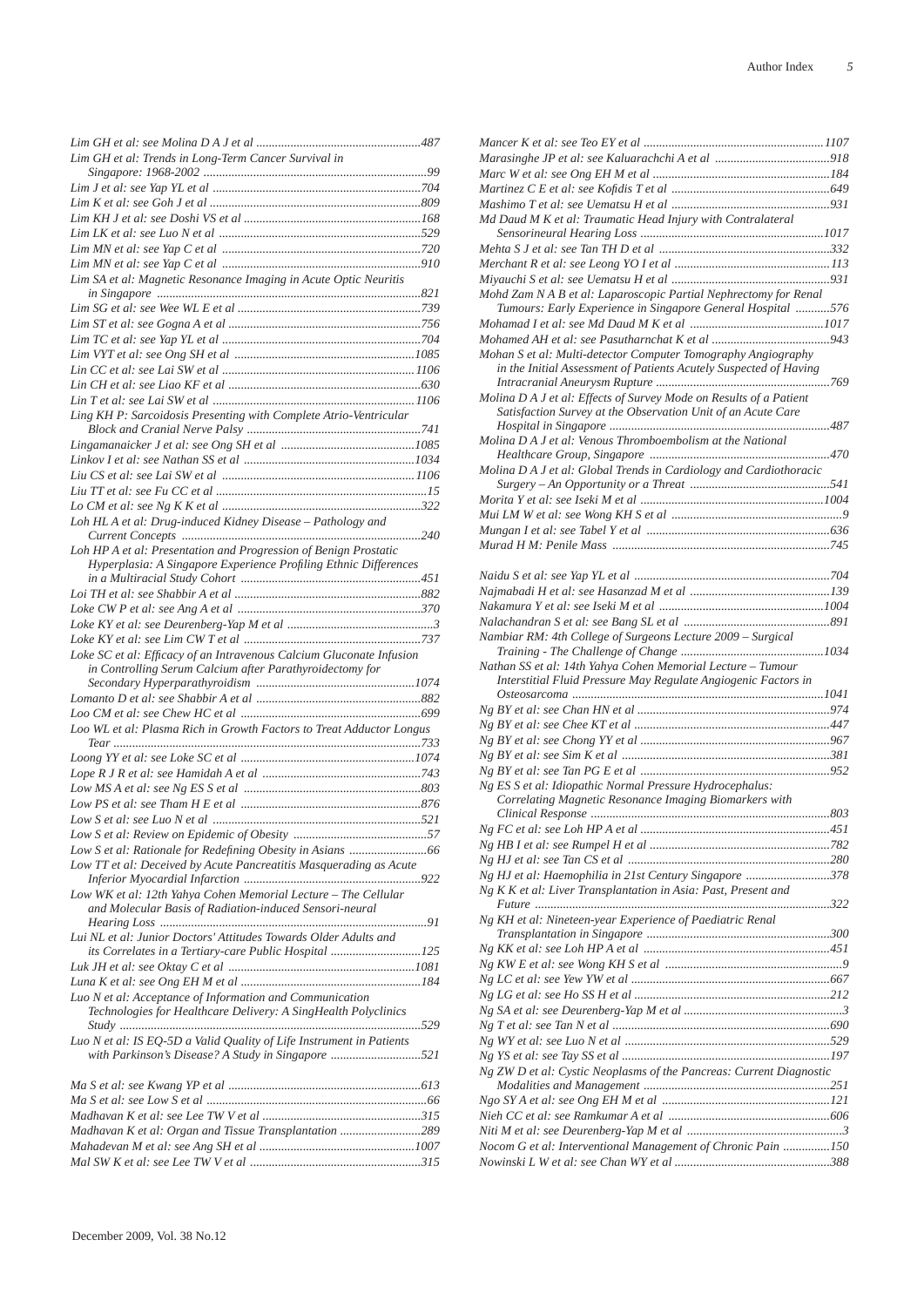| Oktay C et al: The Effect of Temperature on Illness Severity in    |  |
|--------------------------------------------------------------------|--|
| Emergency Department Congestive Heart Failure Patients  1081       |  |
|                                                                    |  |
| Ong CK et al: Neuroapplication of Amplatzer Vascular Plug for      |  |
| Therapeutic Sacrifice of Major Craniocerebral Arteries: An         |  |
|                                                                    |  |
|                                                                    |  |
| Ong EH M et al: An Observational, Prosepective Study to Determine  |  |
| the Ease of Vascular Access in Adults Using a Novel Intraosseous   |  |
|                                                                    |  |
| Ong EH M et al: Geographic-Time Distribution of Ambulance Calls    |  |
| in Singapore: Utility of Geographic Information Systems in         |  |
|                                                                    |  |
|                                                                    |  |
|                                                                    |  |
|                                                                    |  |
|                                                                    |  |
| Ong SC: 3rd College of Surgeons Lecture - Bringing up Surgeons 264 |  |
| Ong SH et al: Three-year Experience of Primary Percutaneous        |  |
| Coronary Intervention for Acute ST-Segment Elevation Myocardial    |  |
| Infarction in a Hospital without On-site Cardiac Surgery1085       |  |
|                                                                    |  |
|                                                                    |  |
|                                                                    |  |
|                                                                    |  |
|                                                                    |  |
| Oniscu C G et al: An Overview of Transplantation in Culturally     |  |
|                                                                    |  |
|                                                                    |  |
|                                                                    |  |
|                                                                    |  |
|                                                                    |  |
|                                                                    |  |
|                                                                    |  |
|                                                                    |  |

| Pantelis C et al: Imaging in Schizophrenia: Looking Back and Peering |  |
|----------------------------------------------------------------------|--|
|                                                                      |  |
|                                                                      |  |
| Pasutharnchat K et al: Intrathecal Analgesia in Patients with Cancer |  |
|                                                                      |  |
|                                                                      |  |
|                                                                      |  |
|                                                                      |  |
|                                                                      |  |
|                                                                      |  |
|                                                                      |  |
|                                                                      |  |
| Pinheiro L: Operational Research Methodology in the General          |  |
|                                                                      |  |
| Pinheiro L: Right-Siting of Medical Care: Role of the Internist 163  |  |
|                                                                      |  |
| Poh KK et al: Acute Myopericarditis Masquerading as Acute            |  |
| Coronary Syndrome with Spontaneous Resolution of Increased           |  |
|                                                                      |  |
|                                                                      |  |
|                                                                      |  |
| Prabhakaran L et al: Was it Easy to Use an Asthma Control Test       |  |
| (ACT) in Different Clinical Practice Settings in a Tertiary Hospital |  |
|                                                                      |  |

| Quak SH et al: In Memoriam: Emeritus Professor Wong Hock Boon 287                                                                 |  |
|-----------------------------------------------------------------------------------------------------------------------------------|--|
| Quek HH L et al: Computed Tomography Fluoroscopic-guided                                                                          |  |
| Percutaneous Spinal Interventions in the Management of Spinal                                                                     |  |
|                                                                                                                                   |  |
|                                                                                                                                   |  |
|                                                                                                                                   |  |
|                                                                                                                                   |  |
| Ramkumar A et al: Self-rated Health, Associated Factors and Diseases:                                                             |  |
| A Community-based Cross-sectional Study of Singaporean Adults                                                                     |  |
|                                                                                                                                   |  |
| Rao A et al: Obstructive Sleep Apnoea (OSA) Patterns in Bariatric<br>Surgical Practice in Asia and Response of OSA to Weight Loss |  |
| after the Laparoscopic Adjustable Gastric Banding (LABG)587                                                                       |  |
|                                                                                                                                   |  |
| Rumpel H et al: Clinical Functional Magnetic Resonance Imaging for                                                                |  |
| Pre-surgical Planning-the Singapore General Hospital Experience                                                                   |  |
|                                                                                                                                   |  |
|                                                                                                                                   |  |
|                                                                                                                                   |  |
|                                                                                                                                   |  |
|                                                                                                                                   |  |
| Sarsilmaz A et al: An Unusual Presentation of a Giant Frontal                                                                     |  |
| Mucocoele Manifesting with Frontal Lobe Syndrome 924                                                                              |  |
|                                                                                                                                   |  |
|                                                                                                                                   |  |
|                                                                                                                                   |  |
|                                                                                                                                   |  |
|                                                                                                                                   |  |
|                                                                                                                                   |  |
|                                                                                                                                   |  |
|                                                                                                                                   |  |
|                                                                                                                                   |  |
|                                                                                                                                   |  |
|                                                                                                                                   |  |
| Shabbir A et al: Surgical Management of Obesity - National                                                                        |  |
|                                                                                                                                   |  |
|                                                                                                                                   |  |
|                                                                                                                                   |  |
|                                                                                                                                   |  |
|                                                                                                                                   |  |
|                                                                                                                                   |  |
|                                                                                                                                   |  |
|                                                                                                                                   |  |
|                                                                                                                                   |  |
|                                                                                                                                   |  |
|                                                                                                                                   |  |
|                                                                                                                                   |  |
|                                                                                                                                   |  |
|                                                                                                                                   |  |
|                                                                                                                                   |  |
|                                                                                                                                   |  |
| Sim K et al: Con Brioso E Rigore!-Understanding the Neurobiology of                                                               |  |
|                                                                                                                                   |  |
|                                                                                                                                   |  |
| Singh G et al: Urothelial Metastasis in Prostate Adenocarcinoma 170                                                               |  |
|                                                                                                                                   |  |
|                                                                                                                                   |  |
|                                                                                                                                   |  |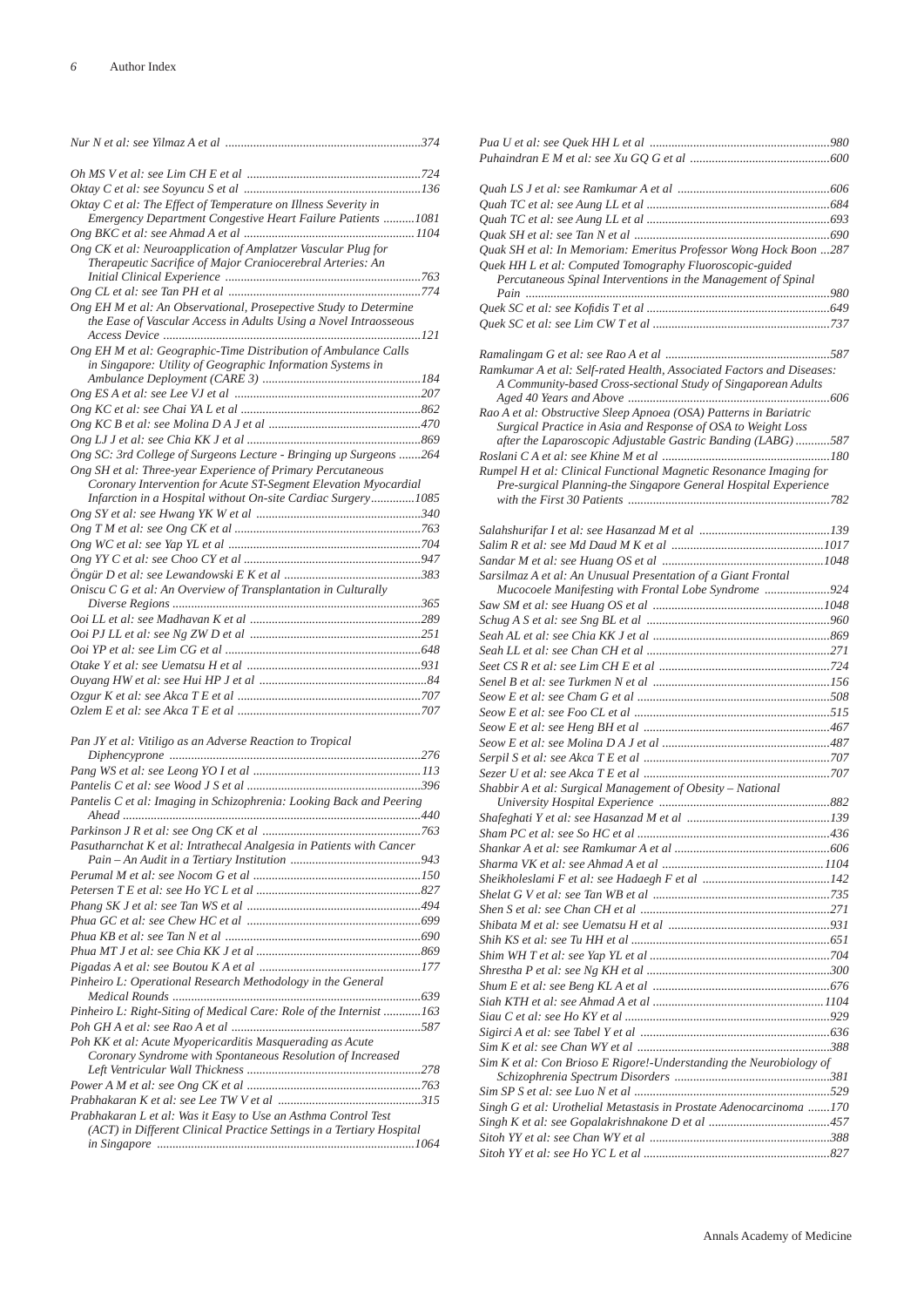| Sitoh YY et al: Neuroradiology: From Diagnosis to Intervention 747 |  |
|--------------------------------------------------------------------|--|
| Sivathasan C: Heart Transplantation in Singapore 309               |  |
| Sng BL et al: The Role of Opioids in Managing Chronic Non-cancer   |  |
|                                                                    |  |
|                                                                    |  |
|                                                                    |  |
|                                                                    |  |
|                                                                    |  |
|                                                                    |  |
| So HC et al: Genetics of Schizophrenia Spectrum Disorders: Looking |  |
|                                                                    |  |
|                                                                    |  |
|                                                                    |  |
|                                                                    |  |
|                                                                    |  |
| Soyuncu S et al: Eyelid Swelling and Lucency in the Skull          |  |
|                                                                    |  |
| Soyuncu S et al: Herpes Zoster as a Useful Clinical Marker of      |  |
| Underlying Cell-mediated Immune Disorders 136                      |  |
| Stamatelou F et al: Abnormal Progesterone and Corticotropin        |  |
| Releasing Hormone Levels are Associated with Preterm               |  |
|                                                                    |  |
|                                                                    |  |
|                                                                    |  |
|                                                                    |  |
|                                                                    |  |
|                                                                    |  |
|                                                                    |  |
|                                                                    |  |
|                                                                    |  |
|                                                                    |  |
|                                                                    |  |

*Tabel Y et al: Primary Lymphoedema at an Unusual Location* 

| Tan CH: 19th Gordon Arthur Ransome Oration - Three I's and the       |
|----------------------------------------------------------------------|
|                                                                      |
|                                                                      |
|                                                                      |
| Tan CS et al: Life Threatening and Occult Mediastinal Haemorrhage    |
| Secondary to Acquired Factor VIII Deficiency 280                     |
| Tan EK et al: Characteristics, and Disease Control and Complications |
| of Hypertensive Patients in Primary-care - A Community-based         |
|                                                                      |
|                                                                      |
|                                                                      |
|                                                                      |
| Tan HY: Cognitive Dysfunction in Schizophrenia: A Perspective        |
|                                                                      |
|                                                                      |
|                                                                      |
|                                                                      |
|                                                                      |
|                                                                      |
|                                                                      |

| Singapore: 1997-2007, 11 years of Intussusception Surveillance  690<br>Tan PG E et al: Efficacy of Cognitive Behavioural Therapy for |  |
|--------------------------------------------------------------------------------------------------------------------------------------|--|
| Tan PK et al: Functional Outcome Study of Mega-Endoprosthetic                                                                        |  |
| Reconstruction in Limbs with Bone Tumour Surgery 192                                                                                 |  |
|                                                                                                                                      |  |
|                                                                                                                                      |  |
|                                                                                                                                      |  |
|                                                                                                                                      |  |
|                                                                                                                                      |  |
| Tan TH D et al: Paradigm Shifts in Corneal Transplantation 332                                                                       |  |
| Tan WB et al: Oriental Liver Fluke Infestation Presenting More                                                                       |  |
|                                                                                                                                      |  |
| Tan WS et al: Impact of Pharmacy Automation on Patient Waiting                                                                       |  |
|                                                                                                                                      |  |
| Tan WS et al: Evaluating User Satisfaction with an Electronic                                                                        |  |
| Prescription System in a Primary Care Group 494                                                                                      |  |
|                                                                                                                                      |  |
|                                                                                                                                      |  |
|                                                                                                                                      |  |
| Tang PH et al: Magnetic Resonance Imaging of the Fetal Central                                                                       |  |
|                                                                                                                                      |  |
|                                                                                                                                      |  |
| Taslim S et al: The Relevance of the Metabolic Syndrome 29                                                                           |  |
|                                                                                                                                      |  |
| Tay EH: Laparoscopic Pelvic Surgery for Endometrial Cancer 130                                                                       |  |
|                                                                                                                                      |  |
| Tay SS et al: Functional Outcomes of Cancer Patients in an Inpatient                                                                 |  |
|                                                                                                                                      |  |
| Tay W et al: The Role of Interventional Therapies in Cancer Pain                                                                     |  |
|                                                                                                                                      |  |
| Teo EY et al: Extensive Cutaneous Metastases from Colonic                                                                            |  |
|                                                                                                                                      |  |
|                                                                                                                                      |  |
| Teo SL et al: Food-dependent Exercise-induced Anaphylaxis -                                                                          |  |
|                                                                                                                                      |  |
|                                                                                                                                      |  |
|                                                                                                                                      |  |
| Teow KL: Practical Operations Research Applications for Healthcare                                                                   |  |
|                                                                                                                                      |  |
|                                                                                                                                      |  |
| Tham H E et al: Factors Predictive of Outcome in Childhood Stroke                                                                    |  |
|                                                                                                                                      |  |
|                                                                                                                                      |  |
| Thean PY H et al: Oral Health Status and Treatment Needs of Elderly                                                                  |  |
|                                                                                                                                      |  |
|                                                                                                                                      |  |
|                                                                                                                                      |  |
|                                                                                                                                      |  |
|                                                                                                                                      |  |
|                                                                                                                                      |  |
|                                                                                                                                      |  |
| Toh PHS M et al: Development of a Diabetes Registry to Improve                                                                       |  |
| Quality of Care in the National Healthcare Group in Singapore 546                                                                    |  |
|                                                                                                                                      |  |
| Too CW et al: Imaging Findings of Chronic Subluxation of the Os                                                                      |  |
| Odontoideum and Cervical Myelopathy in a Child with Beare-<br>Stevenson Cutis Gyrata Syndrome after Surgery to the                   |  |
|                                                                                                                                      |  |
|                                                                                                                                      |  |